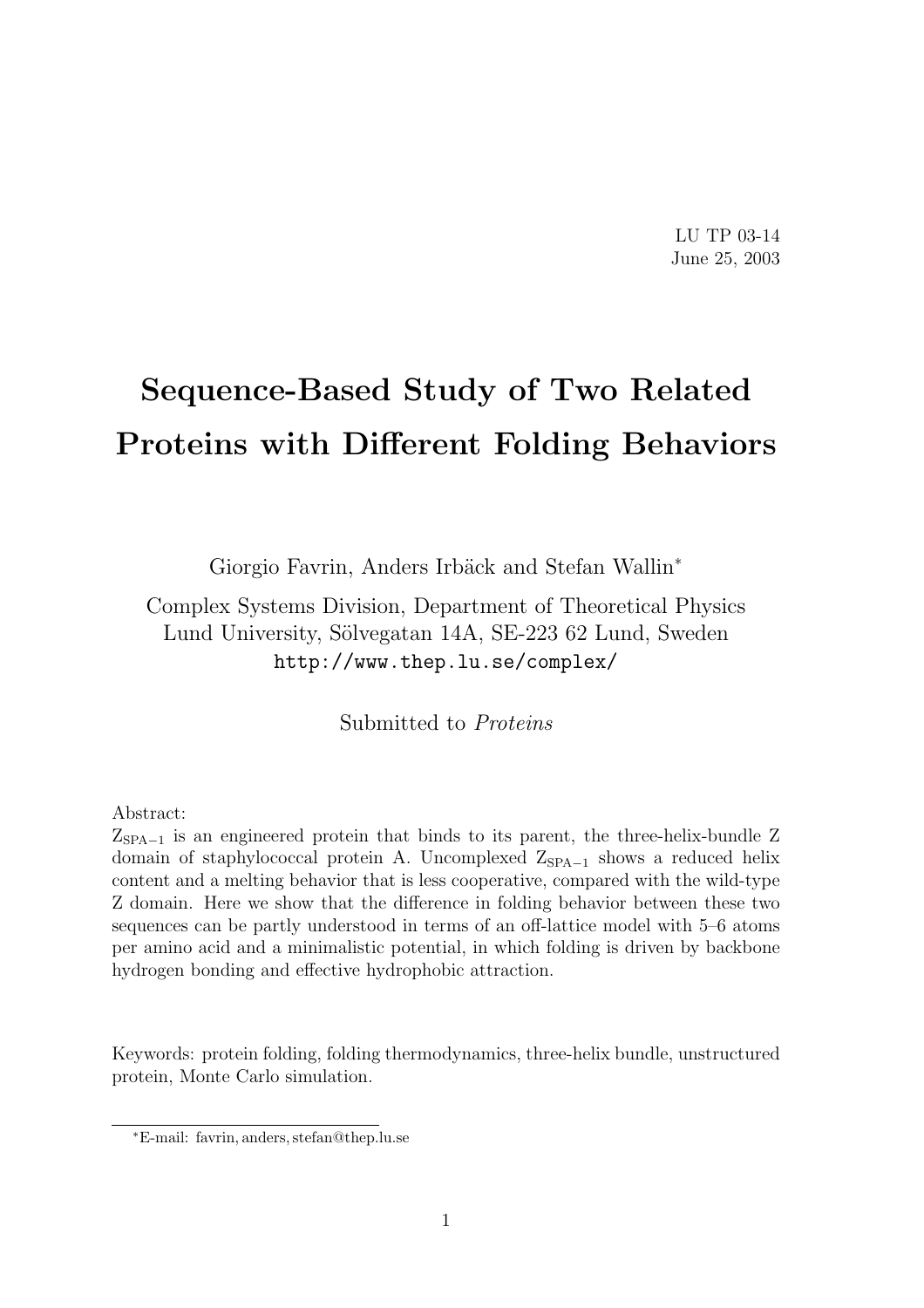## 1 Introduction

It is becoming increasingly clear that unstructured proteins play an important biological role [1, 2]. In many cases, such proteins adopt a specific structure upon binding to their biological targets. Recently, it was demonstrated that the in vitro evolved  $Z_{\text{SPA}-1}$  protein [3] exhibits coupled folding and binding [4].

 $Z_{\text{SPA}-1}$  is derived from the Z domain of staphylococcal protein A, a 58-amino acid, well characterized [5] three-helix-bundle protein.  $Z_{\text{SPA}-1}$  was engineered [3] by randomizing 13 amino acid positions and selecting for binding to the Z domain itself. Subsequently, the structure of the  $Z:Z_{SPA-1}$  complex was determined both in solution [4] and by crystallography [6]. In the complex, both  $Z_{\text{SPA}-1}$  and the Z domain adopt structures similar to the solution structure of the Z domain. However, in solution,  $Z_{\text{SPA}-1}$  does not behave as the Z domain; Wahlberg *et al.* [4] found that uncomplexed  $Z_{\text{SPA}-1}$  lacks a well-defined structure, and that its melting behavior is less cooperative than that of the Z domain.

The Z domain is a close analog of the B domain of protein A, a chain that is known to show two-state folding without any meta-stable intermediate state [7,8]. The folding behavior of the B domain has been studied theoretically by many different groups, including ourselves, using both all-atom  $[9-12]$  and reduced  $[13-17]$  models. In many cases, it was possible to fold this chain, but to achieve that most models rely on the so-called G $\bar{o}$  prescription [18]. Our model [17] is, by contrast, sequence-based. This makes it possible for us to study both  $Z_{\text{SPA}-1}$  and the wild-type Z domain and compare their behaviors, using one and the same model.

The purpose of this note is twofold. First, we check whether our model can explain the difference in melting behavior between  $Z_{\text{SPA}-1}$  and the wild-type sequence. Second, using this model, we study the structure of  $Z_{\text{SPA}-1}$ .

# 2 Materials and Methods

### 2.1 Model

The model we study [17] is an extension of a model with three amino acids [19–21] to a five-letter alphabet. The five amino acid types are hydrophobic (Hyd), polar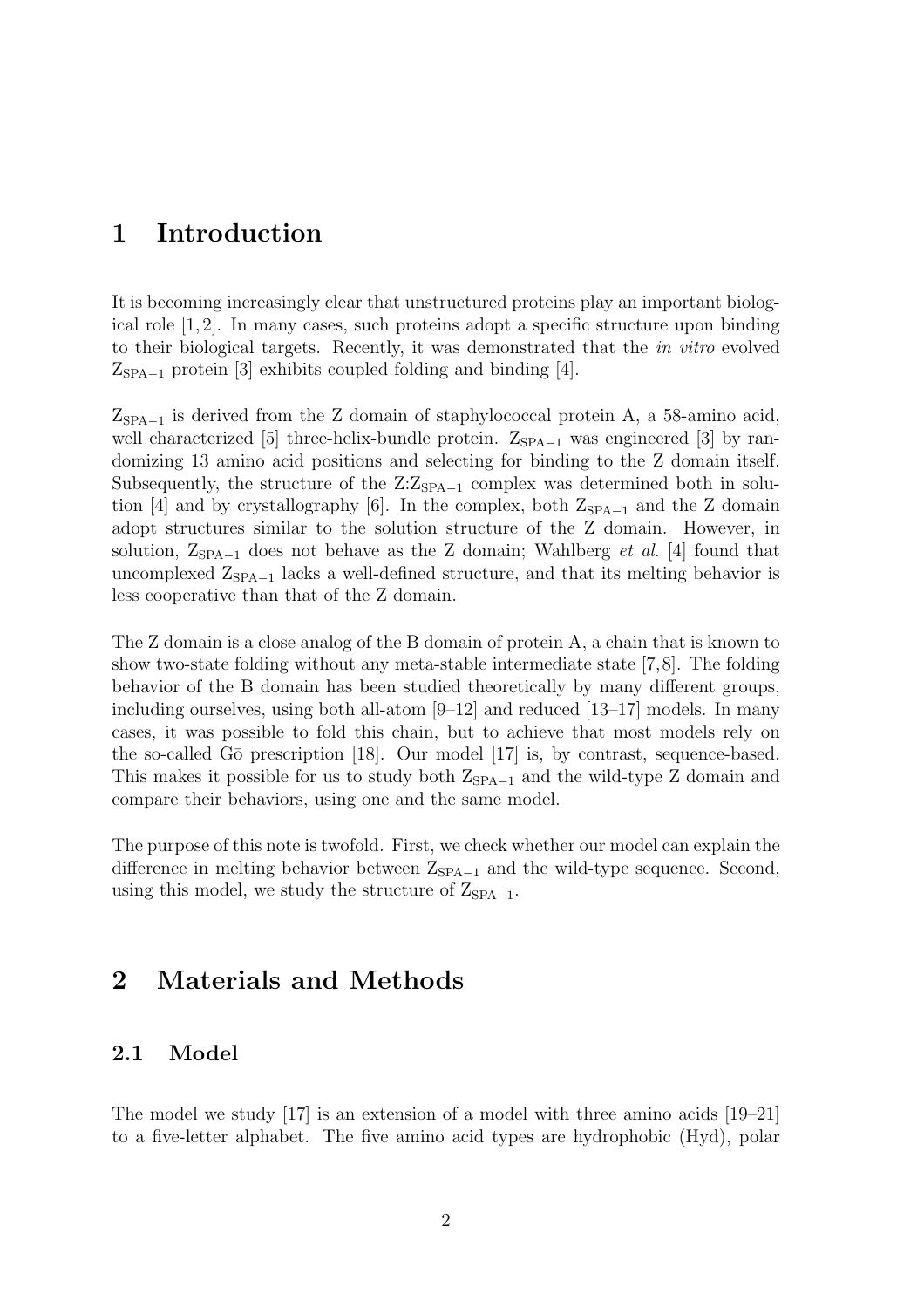(Pol), Ala, Pro and Gly. Hyd, Pol and Ala share the same geometric representation but differ in hydrophobicity. Pro and Gly have their own geometric representations.

The Hyd, Pol and Ala representation contains six atoms. The three backbone atoms N,  $C_{\alpha}$  and C' and the H and O atoms of the peptide unit are all included. The H and O atoms are used to define hydrogen bonds. The sixth atom is a large  $C_\beta$  that represents the side chain. Gly lacks the  $C_\beta$  atom but is otherwise the same. The representation of Pro differs from that of Hyd, Pol and Ala in that the H atom is replaced by a side-chain atom,  $C_{\delta}$ , and that the Ramachandran angle  $\phi$  is held fixed at  $-65^\circ$ .

The degrees of freedom of our model are the Ramachandran torsion angles  $\phi$  and  $\psi$ , with the exception that  $\phi$  is held fixed for Pro. All bond lengths, bond angles and peptide torsion angles (180◦ ) are held fixed.

The interaction potential

$$
E = Eloc + Eev + Ehb + Ehp
$$
 (1)

is composed of four terms. The first term is a local  $\phi, \psi$  potential. The other three terms represent excluded volume, backbone hydrogen bonds and effective hydrophobic attraction, respectively (no explicit water). For simplicity, the hydrophobicity potential is taken to be pairwise additive. Only Hyd-Hyd and Hyd-Ala  $C_\beta$  pairs experience this type of interaction. In particular, this means that Ala is intermediate in hydrophobicity between Hyd and Pol. The amino acids in the Hyd class are Val, Leu, Ile, Phe, Trp and Met, whereas those in the Pol class are Arg, Asn, Asp, Cys, Gln, Glu, His, Lys, Ser, Thr and Tyr. A complete description of the model, including numerical values of all the parameters, can be found in our earlier study [17].

In this earlier study, the model was applied to the 10–55-amino acid fragment of the B domain of protein A. Despite the simplicity of the potential, this sequence was found to have the following properties [17] in the model:

- It does make a three-helix bundle with the native three-helix-bundle topology,<sup>†</sup> although the suppression of the wrong topology is not very strong. All helices are right-handed, as they should.
- Energy minimization restricted to the thermodynamically favored (native) topology gives a structure with a root-mean-square deviation  $(RMSD)$  of 1.8 Å from the NMR structure [22] (calculated over all backbone atoms).

<sup>†</sup>There are two possible three-helix-bundle topologies; if we let the first two helices form a U, then the third helix can be either in front of or behind this U.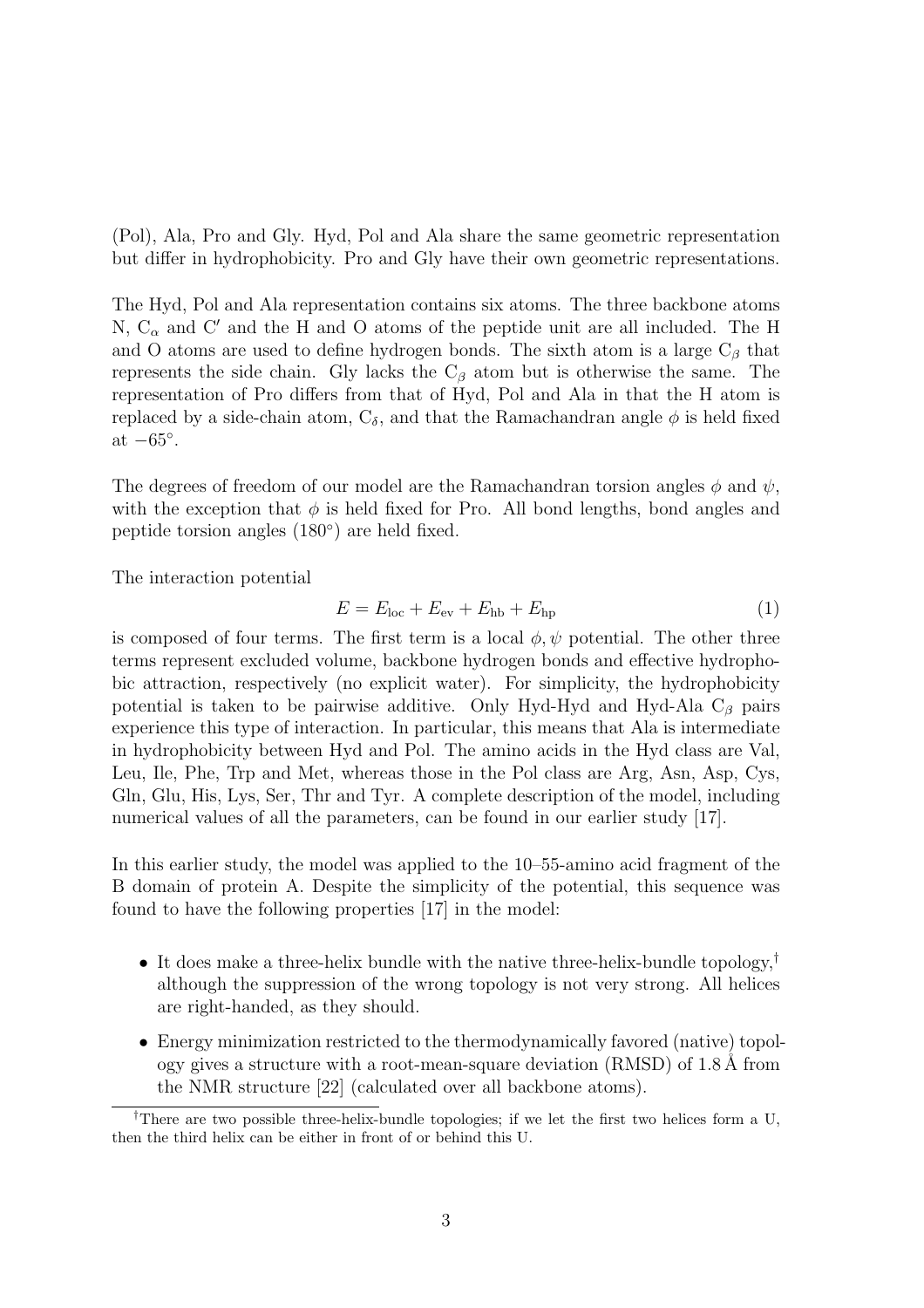| Z                                               | QQN AFY EIL HLP NLN EEQ RNA FIQ SLK |  |  |  |  |
|-------------------------------------------------|-------------------------------------|--|--|--|--|
| $Z_{SPA-1}$ LSV AGR EIV TLP NLN DPQ KKA FIF SLW |                                     |  |  |  |  |

Table 1: Amino acids 9 to 35 for  $Z_{\text{SPA}-1}$  and the wild-type Z domain.

• The collapse transition is much more cooperative for this sequence than for random sequences with the same composition. Moreover, chain collapse and helix formation occur at approximately the same temperature.

The relative order of chain collapse and helix formation depends strongly on the relative strength of the hydrogen bonds and the hydrophobic attraction, so the last conclusion may seem somewhat arbitrary. However, the chain does not fold to a helical bundle if the hydrogen bonds are too strong, and it does not fold in a cooperative manner if the hydrogen bonds are too weak [20]. As a result, with our ansatz for the potential, there is not much freedom left in the choice of these parameters, if the chain is to fold to a compact helical bundle in a cooperative manner.

In the present study, we apply the same model, with unchanged parameters, to  $Z<sub>SPA-1</sub>$  and the Z domain of protein A. Following previous calculations for the B domain [9,10,12–17], we consider the 9–54-amino acid fragments of these two sequences (corresponding to the 10–55-amino acid fragment of the B domain). It should be mentioned that we also performed calculations for the 4–54-amino acid fragments of  $Z_{\text{SPA}-1}$  and the Z domain, with similar results.

The amino acid sequences of  $Z_{\text{SPA}-1}$  and the Z domain differ at 13 positions, all of which are located in the section 9–35. Table I shows this part of the sequences.

## 2.2 Numerical Methods

To simulate the thermodynamic behavior of this model, we use simulated tempering [23, 24], in which the temperature is a dynamic variable. Details on our implementation of this method can be found elsewhere [25]. For a review of simulated tempering and other generalized-ensemble techniques, see [26].

In conformation space we use two different elementary moves: first, the pivot move in which a single torsion angle is turned; and second, a semi-local method [27] that works with seven or eight adjacent torsion angles, which are turned in a coordinated manner.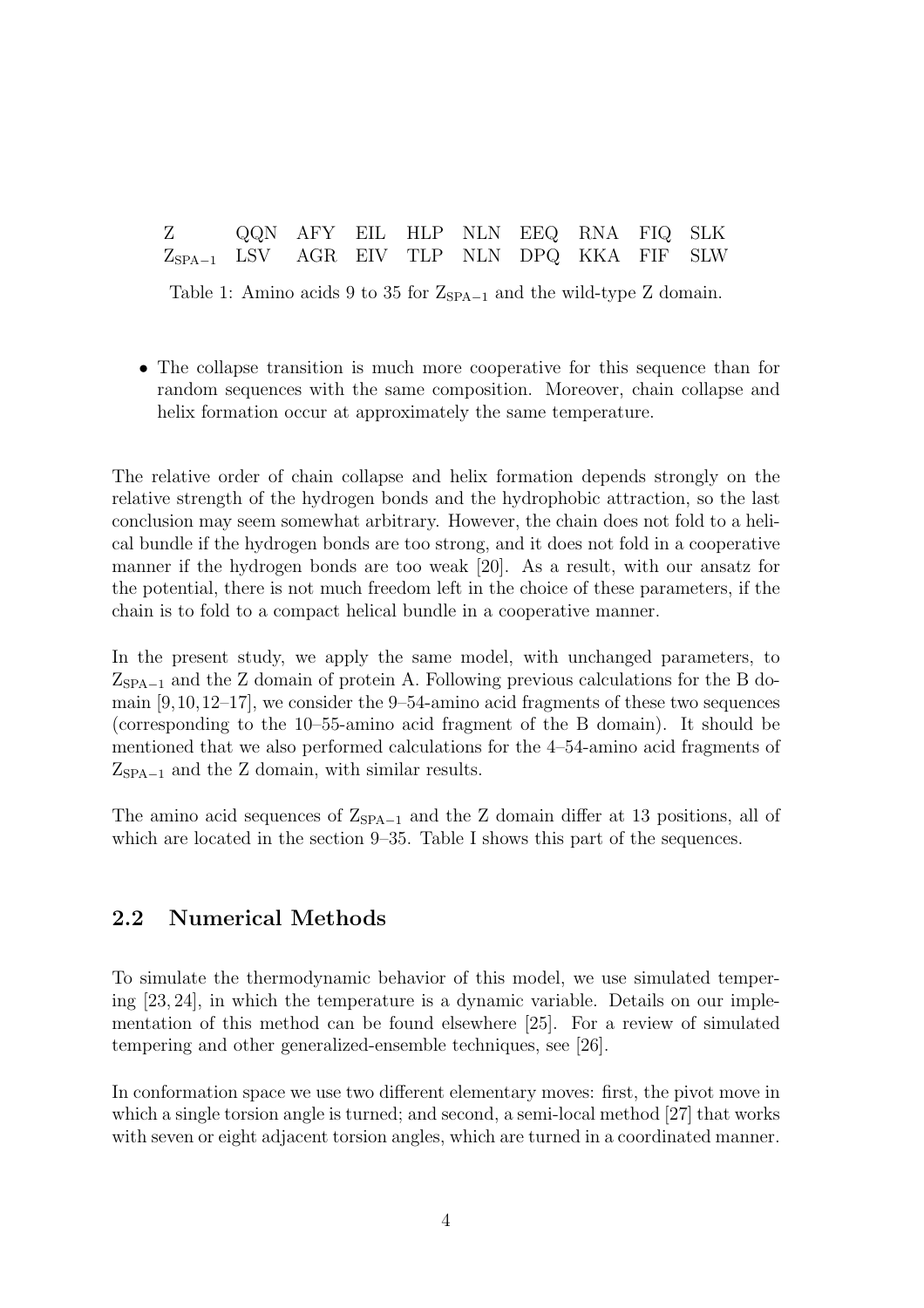The non-local pivot move is included in our calculations in order to accelerate the evolution of the system at high temperature, whereas the semi-local method improves the performance at low temperature.

Our simulations are started from random configurations. All statistical errors quoted are  $1\sigma$  errors obtained by analyzing data from eight independent runs.

The temperatures studied range from  $0.87 T_{\rm m}$  to  $1.43 T_{\rm m}$ ,  $T_{\rm m}$  being the melting temperature for the wild-type Z domain. The experimental value of this temperature is  $T_{\rm m} = 75^{\circ}\text{C}$  [4]. Hence, the lowest and highest temperatures studied correspond to 31◦C and 225◦C, respectively. In the dimensionless energy unit used in our earlier study [17],  $T_{\text{m}}$  is given by  $kT_{\text{m}} = 0.630 \pm 0.001$ , k being Boltzmann's constant. In the model we define  $T_{\rm m}$  as the maximum of the specific heat.

## 3 Results and Discussion

Using the model and methods described in the previous section, we study the 9–54 amino acid fragments of  $Z_{\text{SPA}-1}$  and the wild-type Z domain. The latter sequence differs only by a one-point mutation from the previously studied 10–55-amino acid fragment of the B domain. Our results for the Z domain are similar to those for the B domain [17] summarized in the previous section. Figure 1 shows the free energies  $F(\Delta, E)$  and  $F(\Delta, E_{\text{hb}})$  for the Z domain at  $T = 0.87 T_{\text{m}}$ , where  $\Delta$  denotes RMSD from the NMR structure [5] (PDB code 2SPZ, model 1). Two major minima can be seen, with similar hydrogen-bond energies. These minima correspond to the two possible three-helix-bundle topologies. Both topologies are significantly populated, but the average total energy is slightly lower for the native topology, and this topology is the thermodynamically favored one. We also performed an energy minimization for the native topology, by applying simulated annealing combined with a conjugate gradient method to a large number of low-temperature conformations. The minimumenergy structure obtained this way is schematically illustrated in Fig. 2. It has an RMSD of  $\Delta = 1.7$  Å from the NMR structure. The corresponding result for the B domain was, as mentioned earlier,  $\Delta = 1.8 \text{ Å}.$ 

Let us now compare the behavior of the Z domain with that of the engineered  $Z_{\text{SPA}-1}$ sequence. By CD, Wahlberg et al. [4] found  $Z_{SPA-1}$  to be less helical than the wildtype Z domain, the mean residue ellipticity for  $Z_{\text{SPA}-1}$  being 60% of that for the wildtype sequence. Furthermore, they found that the helix formation sets in at a lower temperature and is less cooperative for the engineered sequence. Figure 3a shows the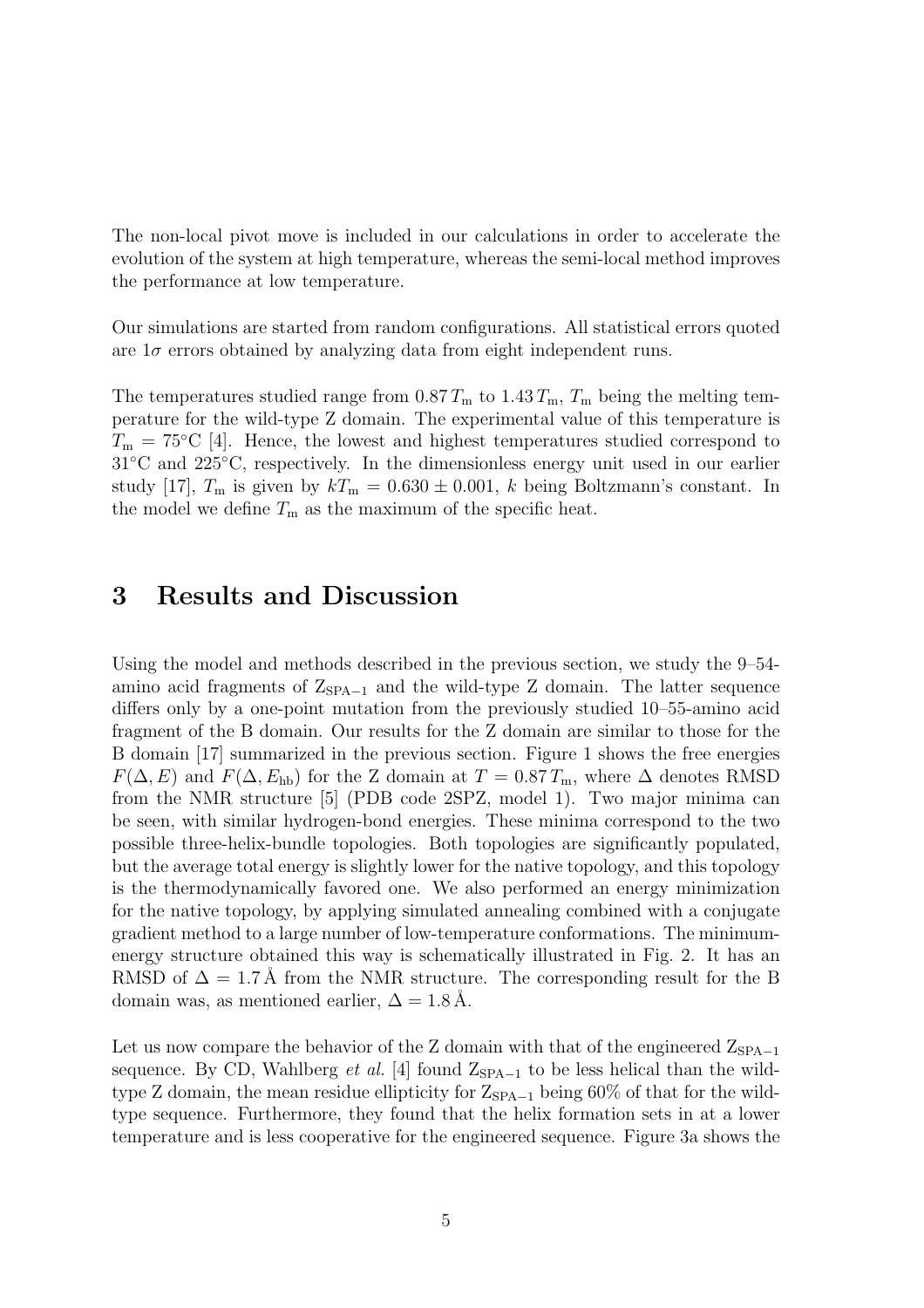

Figure 1: Level diagrams showing the free energies (a)  $F(\Delta, E)$  and (b)  $F(\Delta, E_{\text{hb}})$  for the 9–54-amino acid fragment of the Z domain at  $T = 0.87 T_{\rm m}$ . E is the total energy [see equation (1)],  $E_{\text{hb}}$  is the hydrogen-bond energy, and  $\Delta$  denotes RMSD from the NMR structure. The separation between adjacent contour lines is  $1 kT$ . The darkest regions correspond to  $4 < F/kT < 5$  and the white regions to  $F/kT > 8$ .



Figure 2: Schematic illustration of the structure obtained by energy minimization restricted to the thermodynamically favored topology (see text) for the 9–54-amino acid fragment of the Z domain.

helix content against temperature in our model, for both sequences.<sup>‡</sup> In agreement with the experimental results, we find that  $Z_{\text{SPA}-1}$  has a lower helix content, and that the helix formation is shifted toward lower temperature for this sequence. Figure 3b shows the temperature dependence of the radius of gyration. We find that  $Z_{\text{SPA}-1}$ 

<sup>‡</sup>We define helix content in the following way. Each amino acid, except the two at the ends, is labeled h if  $-90° < \phi < -30°$  and  $-77° < \psi < -17°$ , and c otherwise. The two amino acids at the ends are labeled c. An amino acid is said to be helical if both the amino acid itself and its nearest neighbors are labeled h. The total number of helical amino acids is denoted by  $N<sub>h</sub>$ . The maximum value of  $N_h$  is  $N-4$  for a chain with N amino acids.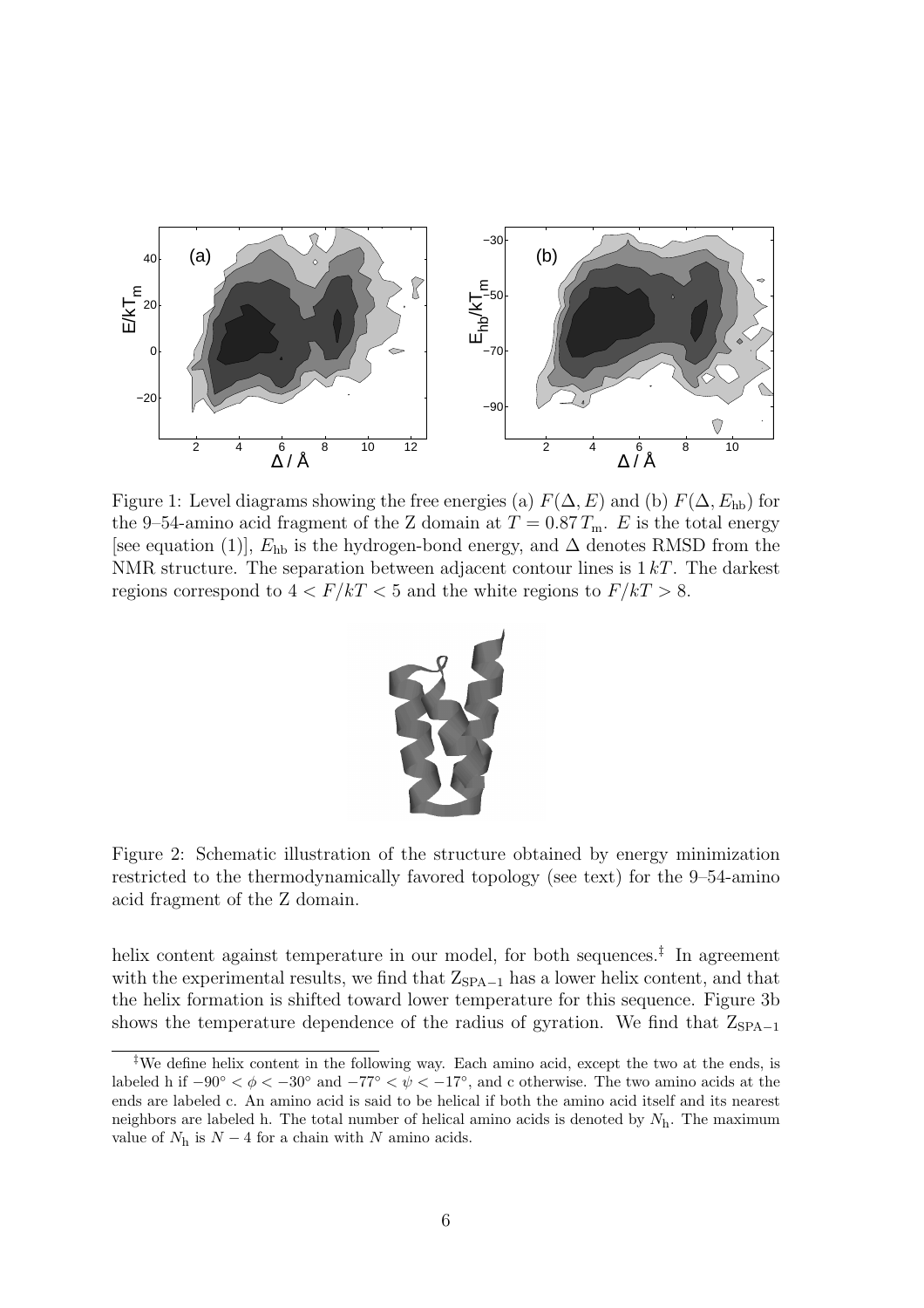

Figure 3: Helix formation and chain collapse for the 46-amino acid fragments of  $Z_{\text{SPA}-1}$  (dashed line) and the Z domain (full line). (a) The number of helical amino acids,  $N<sub>h</sub>$ , against temperature. (b) The radius of gyration (calculated over all backbone atoms),  $R_{\rm g}$ , against temperature.  $T_{\rm m}$  denotes the melting temperature for the Z domain. The NMR structure for the Z domain has  $N_h = 29$  and  $R_g = 9.0 \text{ Å}$ .

is more compact than the Z domain. A comparison with Fig. 3a shows that, in our model, chain collapse occurs before helix formation for  $Z_{\text{SPA}-1}$ . From Fig. 3 it can also be seen that the melting behavior is less cooperative for  $Z_{\text{SPA}-1}$  than for the Z domain. This conclusion is supported by our data for the specific heat (not shown); the peak in the specific heat is more pronounced for the Z domain than for  $Z_{\text{SPA}-1}$ .

That the model predicts  $Z_{\text{SPA}-1}$  to be more compact than the Z domain is not surprising, given that the number of hydrophobic amino acids is larger for  $Z_{\text{SPA}-1}$  (14) than for the Z domain (11). In addition,  $Z_{\text{SPA}-1}$  has one more Pro than the wild-type sequence, which does change the local properties of the chain and could affect the overall size, too. It should be pointed out that the effect of a Pro on the overall size may be poorly described by the model because all peptide bonds, also those preceding a Pro, are held fixed (trans).

The reduced helix content of  $Z_{\text{SPA}-1}$  shows that this sequence does not make a perfect three-helix bundle, but does not tell how its structure differs from a three-helix bundle. It could be that one of the three helices is missing and that the other two are still there, but it could also be that the disorder is more uniform along the chain, so that all three helices are present but partially disordered. The NMR analysis of  $Z_{\text{SPA}-1}$  [4] does not exclude any of these two possibilities.

Figure 4 shows how the helix content varies along the chains in our model. A com-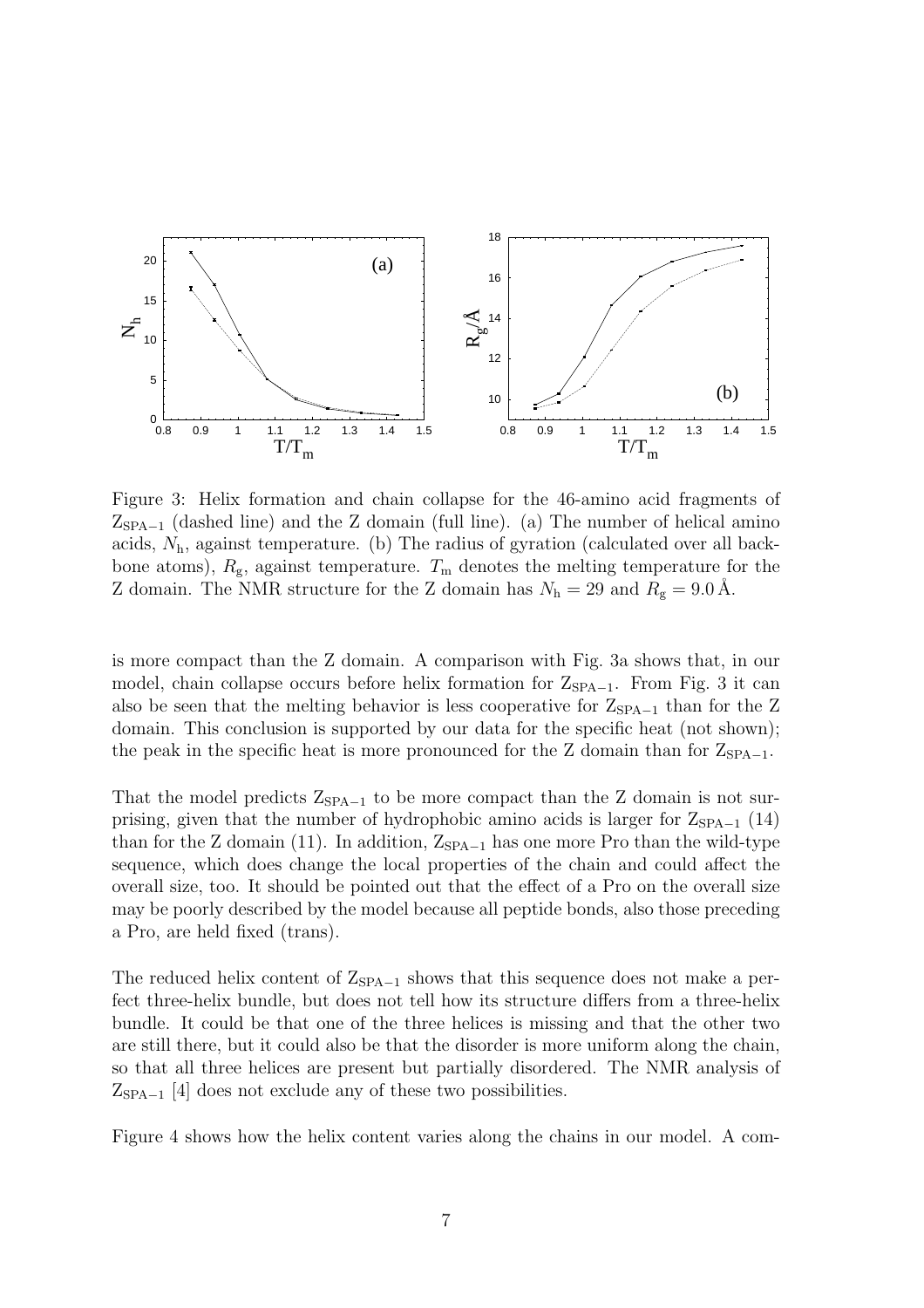

Figure 4: Helix content along the chain,  $h(i)$ , for the 46-amino acid fragments of  $Z_{\text{SPA}-1}$  (dashed line) and the Z domain (full line) at  $T = 0.87 T_{\text{m}}$ , where  $T_{\text{m}}$  is the melting temperature for the Z domain.  $h(i)$  denotes the probability that amino acid  $i$  is helical (for the definition of helical, see footnote). Thick horizontal lines indicate helical parts of the NMR structure [5] for the Z domain.

parison with experimental data for the Z domain [5] shows that the first half of helix II is somewhat distorted in the model. As a result, it is possible that the model underestimates the structural change produced by the mutation Glu25Pro (see Table 1), which should have a helix-breaking effect. Our results for helices I and III of the Z domain are, by contrast, in good agreement with experimental data. These two helices respond very differently to the mutations leading to  $Z_{\text{SPA}-1}$ . Our results suggest that helix III, which itself is free from mutations, remains stable in  $Z_{\text{SPA}-1}$ , whereas helix I, which contains seven mutations (see Table 1), turns unstable. Two possible explanations why the model predicts helix I to become unstable are that the hydrophobicity pattern of helix I is less helical in  $Z_{\text{SPA}-1}$ , and that one of the mutations, Phe13Gly, increases the flexibility of this part of the chain.

To further investigate how the mutations affect different parts of the chain, we also perform an RMSD-based analysis. For each conformation, we compute two RMSD values,  $\Delta_1$  and  $\Delta_2$ , for the first and second halves of the chain, respectively. The two parts of the chain are separately superimposed on the NMR structure. Figure 5 shows the probability distributions of  $\Delta_1$  and  $\Delta_2$  both for  $Z_{\text{SPA}-1}$  and the Z domain. In line with the results in Fig. 4, we find that the two  $\Delta_2$  distributions are similar, although the distribution for  $Z_{\text{SPA}-1}$  is slightly wider. The two  $\Delta_1$  distributions differ, by contrast, markedly, the mean being significantly higher for  $Z_{\text{SPA}-1}$  than for the wild-type sequence. These results confirm that, in our model, the disorder of  $Z_{\text{SPA}-1}$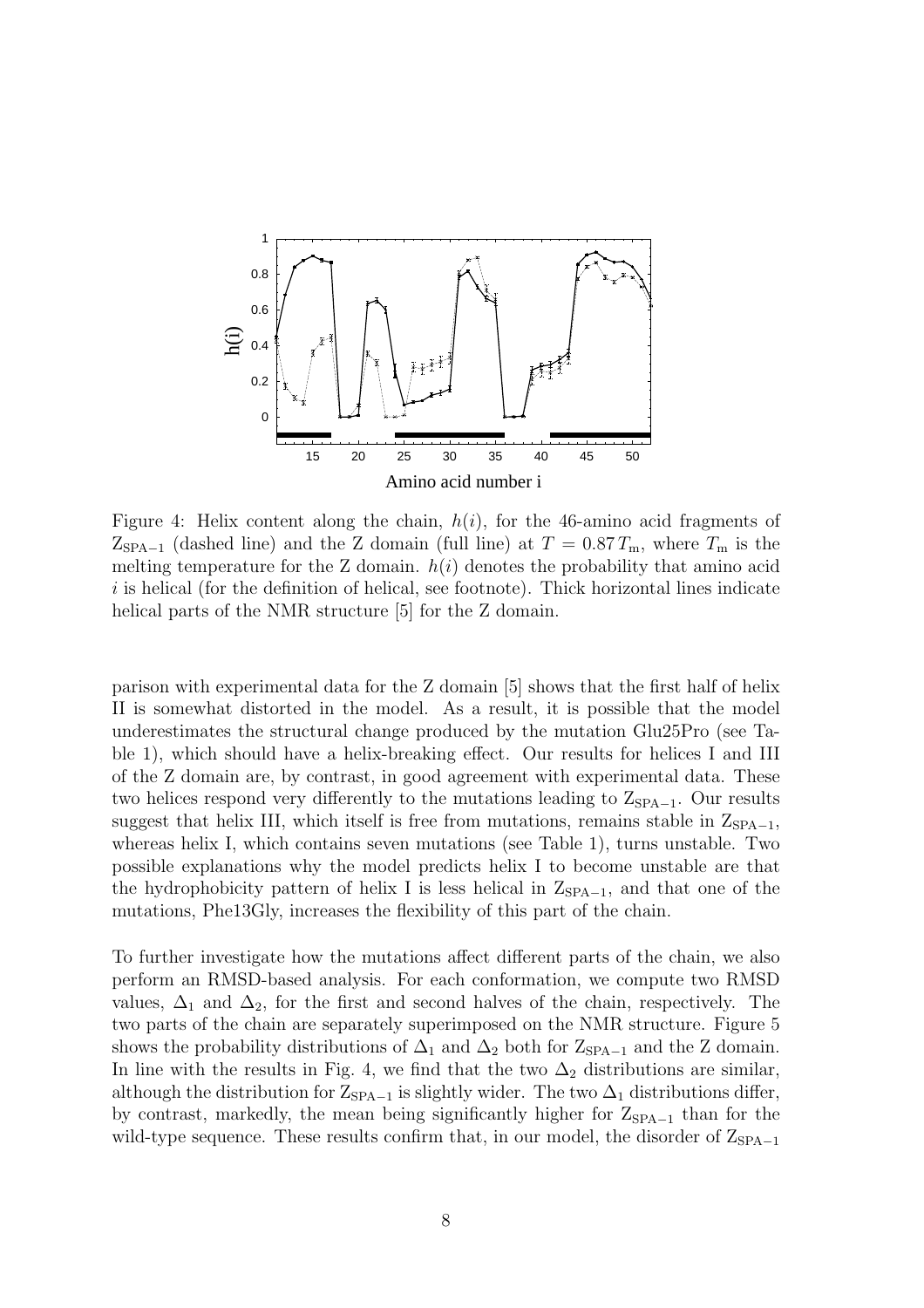

Figure 5: RMSD distributions for the 46-amino acid fragments of  $Z_{\text{SPA}-1}$  (dashed line) and the Z domain (full line). (a) The distribution of  $\Delta_1$  (amino acids 9–31). (b) The distribution of  $\Delta_2$  (amino acids 32-54). Both  $\Delta_1$  and  $\Delta_2$  are backbone RMSDs. The temperature is the same as in Fig. 4.

is not uniformly distributed along the chain; the main difference between  $Z_{SPA-1}$  and the Z domain lies in the behavior of the first half of the chain.

## 4 Conclusion

Using a model that combines a relatively detailed chain representation with a simple interaction potential, we have studied the thermodynamic behaviors of an engineered sequence and its parent. The model is sequence-based, which makes it possible to compare the two sequences in a straightforward manner. Despite the simplicity of the potential, we found that the model is able to capture important effects of the mutations; the mutated sequence,  $Z_{\text{SPA}-1}$ , shows a reduced helix content and a melting behavior that is less cooperative, compared with the wild-type sequence. We also found that chain collapse occurs before helix formation sets in for  $Z_{\text{SPA}-1}$ , and that the main difference between the two sequences lies in the behavior of the first half of the chain, which is less stable for  $Z_{\text{SPA}-1}$ . To decide whether or not these two predictions are correct requires further experimental data.

#### Acknowledgments

We thank Torleif Härd for a helpful discussion. This work was in part supported by the Swedish Research Council.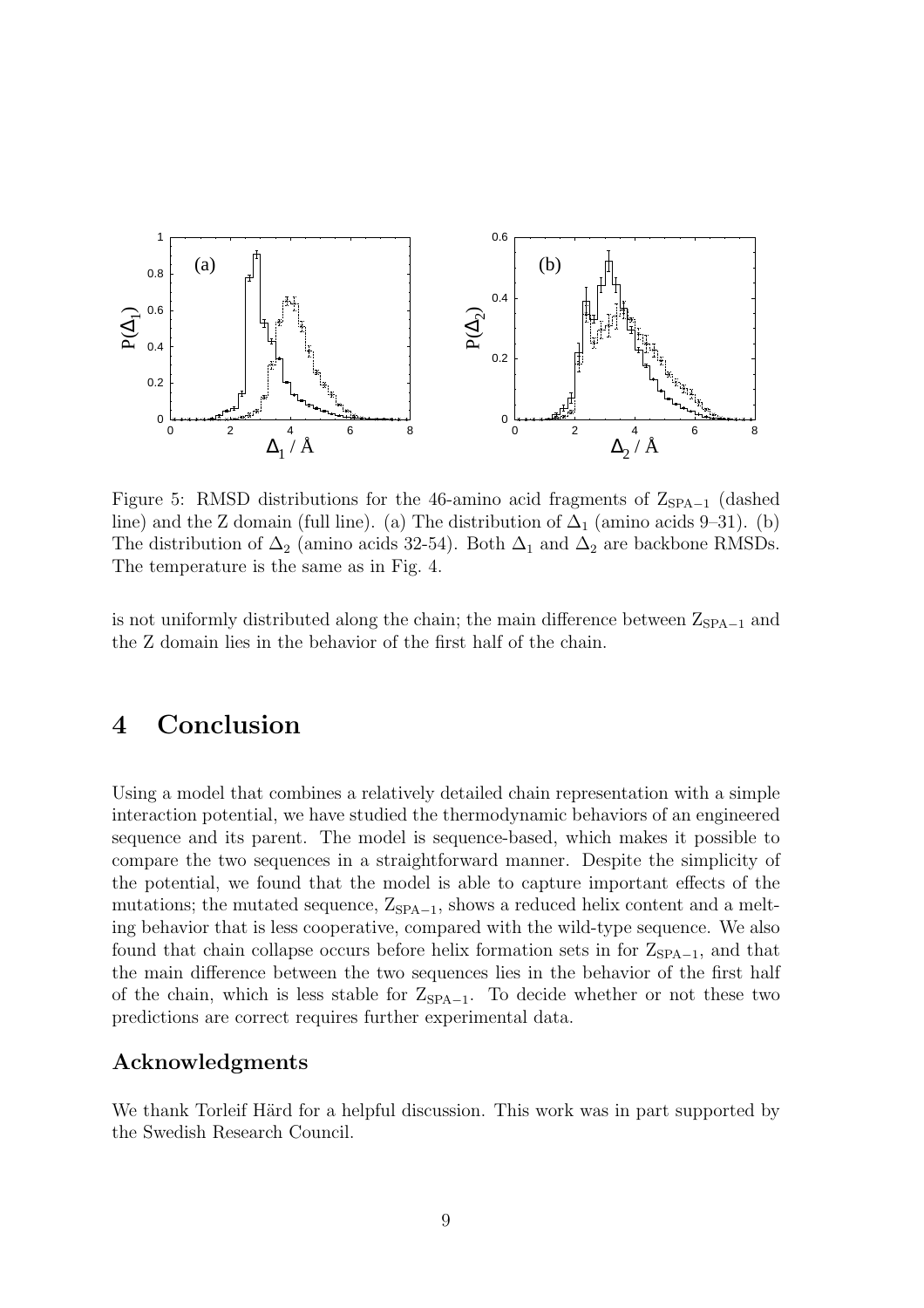## References

- [1] Wright PE, Dyson HJ. Intrinsically unstructured proteins: Re-assessing the protein structure-function paradigm. J. Mol. Biol. 1999; 293: 321–331.
- [2] Dyson HJ, Wright PE. Coupling of folding and binding for unstructured proteins. Curr. Opin. Struct. Biol. 2002; 12: 54–60.
- [3] Eklund M, Axelsson L, Uhlén M, Nygren P-Å. Anti-idiotypic protein domains selected from protein A-based affibody libraries. Proteins 2002; 48: 454–462.
- [4] Wahlberg E, Lendel C, Helgstrand M, Allard P, Dincbas-Renqvist V, Hedqvist A, Berglund H, Nygren P-Å, Härd T. An affibody in complex with a target protein: Structure and coupled folding. Proc. Natl. Acad. Sci. USA 2003; 100: 3185–3190.
- [5] Tashiro M, Tejero R, Zimmerman DE, Celda B, Nilsson B, Montelione GT. Highresolution solution NMR structure of the Z domain of staphylococcal protein A. J. Mol. Biol. 1997; 272: 573–590.
- [6] Högbom M, Eklund M, Nygren P-Å, Nordlund P. Structural basis for recognition by an in vitro evolved affibody. Proc. Natl. Acad. Sci. USA 2003; 100: 3191–3196.
- [7] Bai Y, Karimi A, Dyson HJ, Wright PE. Absence of a stable intermediate on the folding pathway of protein A. Protein Sci. 1997; 6: 1449–1457.
- [8] Myers JK, Oas TG. Preorganized secondary structure as an important determinant of fast protein folding. Nat. Struct. Biol. 2001; 8: 552–558.
- [9] Boczko EM, Brooks CL III. First-principles calculation of the folding free energy of a three-helix bundle protein. Science 1995; 269: 393–396.
- [10] Guo Z, Brooks CL III, Boczko EM. Exploring the folding free energy surface of a three-helix bundle protein. Proc. Natl. Acad. Sci. USA 1997; 94: 10161–10166.
- [11] Kussell EL, Shimada J, Shakhnovich EI. A structure-based method for derivation of all-atom potentials for protein folding. Proc. Natl. Acad. Sci. USA 2002; 99: 5343–5348.
- [12] Linhananta A, Zhou Y. The role of sidechain packing and native contact interactions in folding: Discrete molecular dynamics folding simulations of an all-atom  $G\bar{o}$ model of fragment B of staphylococcal protein A. J. Chem. Phys. 2002; 117: 8983– 8995.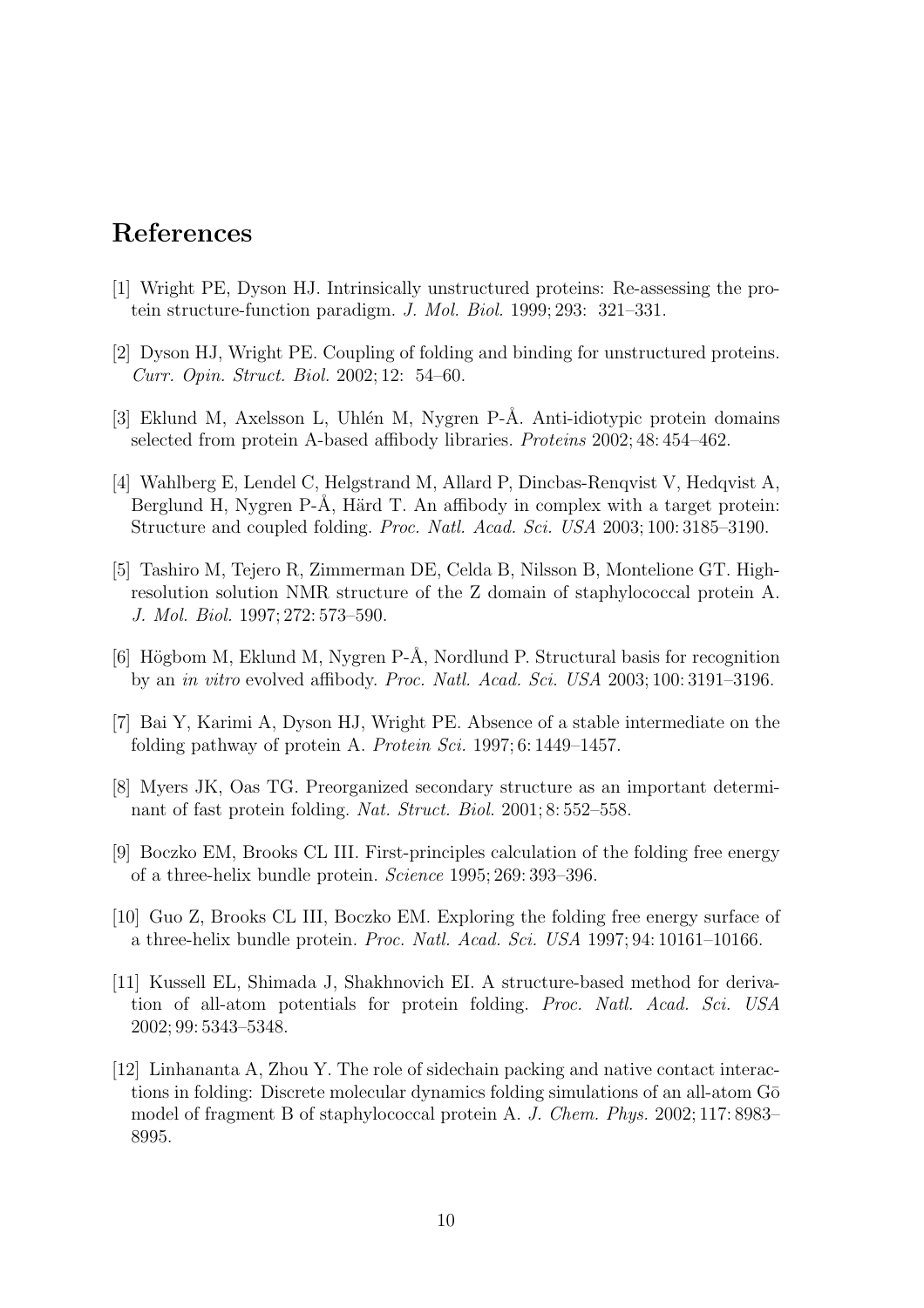- [13] Kolinski A, Galazka W, Skolnick J. Monte Carlo studies of the thermodynamics and kinetics of reduced protein models: Application to small helical,  $\beta$ , and  $\alpha/\beta$ proteins. J. Chem. Phys. 1998; 108: 2608–2617.
- [14] Zhou Y, Karplus M. Interpreting the folding kinetics of helical proteins. Nature 1999; 401: 400–403.
- [15] Shea J-E, Onuchic JN, Brooks CL III. Exploring the origins of topological frustration: Design of a minimally frustrated model of fragment B of protein A. Proc. Natl. Acad. Sci. USA 1999; 96: 12512–12517.
- [16] Berriz GF, Shakhnovich EI. Characterization of the folding kinetics of a threehelix bundle protein via a minimalist Langevin model. J. Mol. Biol. 2001; 310: 673– 685.
- [17] Favrin G, Irbäck A, Wallin S. Folding of a small helical protein using hydrogen bonds and hydrophobicity forces. Proteins 2002; 47: 99–105.
- [18] G¯o N, Abe H. Noninteracting local-structure model of folding and unfolding transition in globular proteins. Biopolymers 1981; 20: 991–1011.
- [19] Irb¨ack A, Sjunnesson F, Wallin S. Three-helix-bundle protein in a Ramachandran model. Proc. Natl. Acad. Sci. USA 2000; 97: 13614–13618.
- [20] Irbäck A, Sjunnesson F, Wallin S. Hydrogen bonds, hydrophobicity forces and the character of the collapse transition. J. Biol. Phys. 2001; 27: 169–179.
- [21] Favrin G, Irbäck A, Samulesson B, Wallin S. Two-state folding over a weak free-energy barrier. Lund Preprint LU TP 03-07, to appear in Biophys. J.
- [22] Gouda H, Torigoe H, Saito A, Sato M, Arata Y, Shimada I. Three-dimensional solution structure of the B domain of staphylococcal protein A: comparisons of the solution and crystal structures. Biochemistry 1992; 31: 9665–9672.
- [23] Lyubartsev AP, Martsinovski AA, Shevkunov SV, Vorontsov-Velyaminov PV. New approach to Monte Carlo calculation of the free energy: Method of expanded ensembles. J. Chem. Phys. 1992; 96: 1776–1783.
- [24] Marinari E, Parisi G. Simulated tempering: A new Monte Carlo scheme. Europhys. Lett. 1992; 19: 451–458.
- $[25]$  Irbäck A, Potthast F. Studies of an off-lattice model for protein folding: Sequence dependence and improved sampling at finite temperature. J. Chem. Phys. 1995; 103: 10298–10305.